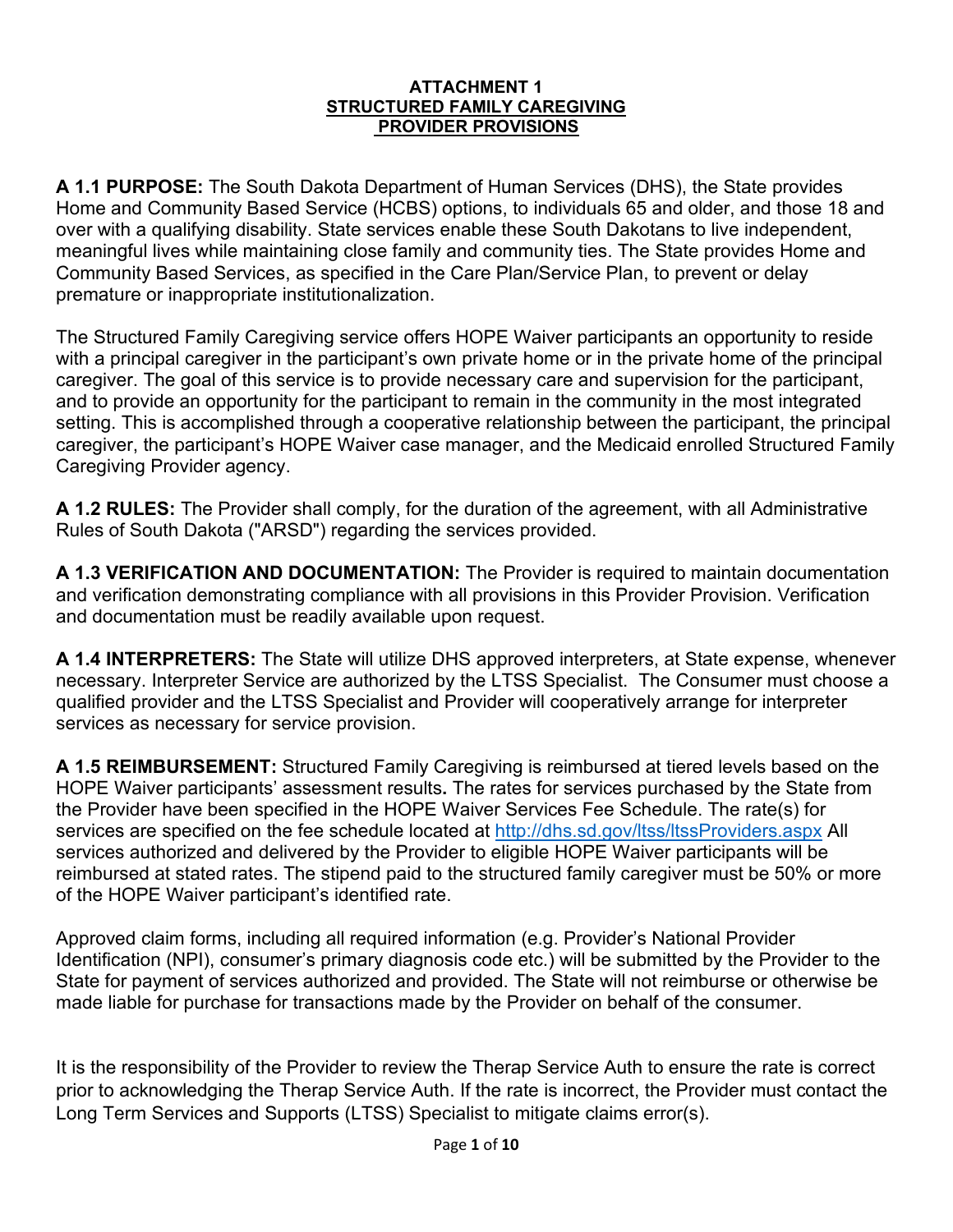If the Provider is reimbursed at the incorrect rate resulting in an overpayment, necessary action to resolve this overpayment will be initiated by the State, including voiding of Medicaid claims and ACH recoupment for State-funded Services. If the Provider is reimbursed at the incorrect rate resulting in an underpayment, the Provider will be required to initiate the necessary action(s) in order to correct the underpayment, including voiding of Medicaid claims and ACH recoupment for State-funded Service. The Provider must resubmit the claims at the correct rate to receive appropriate reimbursement.

The Provider must only bill for services authorized and acknowledged in Therap and delivered by the Provider. Total units authorized are a maximum for the entire duration of the Therap Service Auth. The scheduled frequency and duration of each service is included in the Therap Service Auth and must be followed. Reimbursement received for units above and beyond the total units, frequency and/or duration specified in the Therap Service Auth will be recouped and the Provider will be responsible to continue to provide services at the scheduled frequency and/or duration as indicated on the Therap Service Auth.

The Provider must contact the LTSS Specialist if the authorized services routinely take more or less time to complete than indicated in the Therap Service Auth, or if additional services are being requested.

The State's reimbursement for services rendered shall be considered payment in full. With the exception of the cost-share for waiver services, the Provider may not bill the consumer for any additional fees. The Provider will be made aware of the consumer's cost-share, if any, and will be responsible for collecting the cost-share from the consumer.

The State's reimbursement rate for services must not exceed the Provider's private pay rate. If the State's rate of reimbursement exceeds the Provider's private pay rate, the State's reimbursement will be adjusted to match the private pay rate.

Hospital reserve bed days: The Provider may bill SD Medicaid for a maximum of five consecutive days when a consumer is admitted to an inpatient hospital stay. Up to five consecutive days may be billed to SD Medicaid per hospitalization; however, the consumer must return home for a minimum of 24 hours before additional hospital reserve bed days will be paid.

## **STANDARD PROGRAM DEFINITIONS**

**B 2.1 "Structured Family Caregiving"** is personal care and support services provided to a consumer in the consumer's private home or the private home of the principal caregiver.

Structured Family Caregiving includes routine intermittent personal care, supervision, cueing, meals, homemaker, chore services, medication management (to the extent permitted under State law), and other instrumental activities of daily living (e.g. transportation for necessary appointments and community activities, shopping, managing finances, and phone use) and other appropriate activities as described in the participant's person-centered service plan are included activities in structured family caregiving.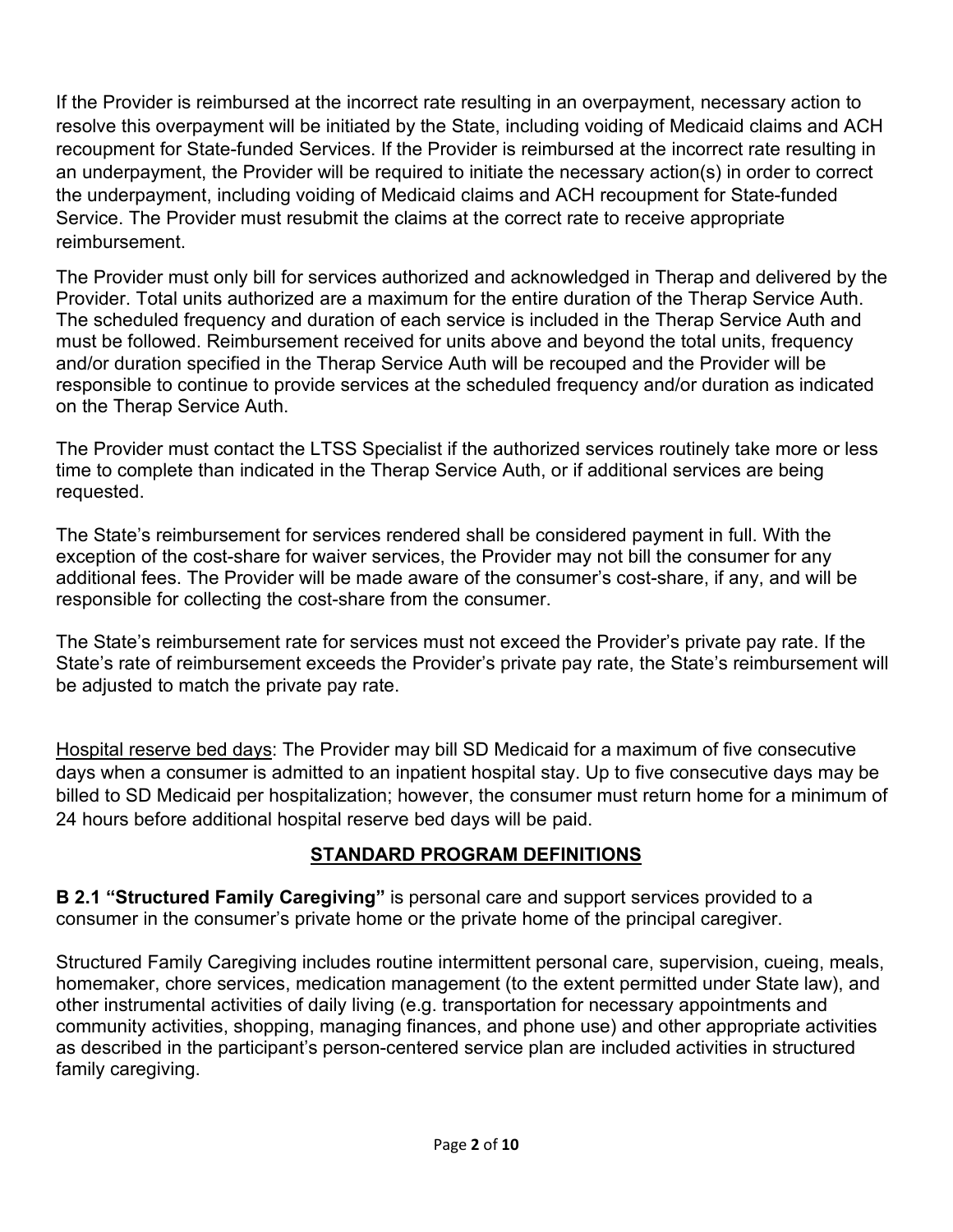Consistent with a participant's assessed needs and as reflected in the person-centered care plan, separate payment for other waiver services provided by a third party Medicaid Provider may be authorized by the State including community transition supports, community transition coordination, adult companion services, adult day services, respite care, emergency response systems, in-home nursing services, specialized medical equipment, specialized medical supplies, environmental accessibility adaptations, and nutritional supplements. Consistent with a participant's assessed needs and as reflected in the person-centered care plan; extraordinary personal care needs that exceed intermittent daily assistance may also be authorized for separate payment for example, when the participant requires more than one person assist to complete activities of daily living.

Separate payment for meals, homemaker services and/or chore services will not be provided on behalf of participants receiving Structured Family Caregiving services as these activities are integral to and inherent in the provision of structured family caregiving. Payments made for Structured Family Caregiving are not made for room and board, items of comfort or convenience, or the costs of home maintenance, upkeep and improvement.

**B 2.2 "Eligible Consumer"**, is any person in need of services who has been determined eligible for the HOPE Waiver by DHS.

**B 2.3 "Medicaid Enrolled Structured Family Caregiving Provider Agency"** (also referenced as "Provider" throughout this document) is the entity responsible for the oversight of the Structured Family Caregiving service. The Medicaid enrolled Structured Family Caregiving Provider agency provides coaching and support to the principal caregiver and passes through a portion of the Medicaid reimbursement to the principal caregiver.

**B 2.4 "Staff"** are individuals employed by the Medicaid enrolled Structured Family Caregiving Provider agency to complete the tasks necessary to oversee the provision of the Structured Family Caregiving service.

**B 2.5 "Principal Caregiver"** is the primary caregiver for the eligible consumer. The principal caregiver provides routine intermittent personal care, supervision, cueing, meals, homemaker, chore services, medication management (to the extent permitted under State law), and other instrumental activities of daily living (e.g. transportation for necessary appointments and community activities, shopping, managing finances, and phone use) to the eligible consumer. The principal caregiver receives a stipend from the Medicaid enrolled Structured Family Caregiving Provider agency. A principal caregiver is not an employee of the Medicaid enrolled Structured Family Caregiving Provider agency and is not subject to employee regulations such as wage/hour laws, workers compensation, and unemployment.

**B 2.6 "Critical Service Need Consumer"**, is a consumer who needs a service provided on each assigned day or without the service (i.e., oxygen, injection, medication, wound care, therapy) the consumer's health condition will immediately decline, or a consumer who has a health condition for which services should not be disrupted. The LTSS Specialist will communicate with the Provider (through the Services Task List/Care Plan) when a consumer has been identified as a critical service need consumer. When a critical service need consumer is identified, the Provider will work with the LTSS Specialist to develop a critical service back-up plan to coordinate service provision when the principal caregiver(s) is not available to provide services, i.e., personal care, nursing services to the consumer.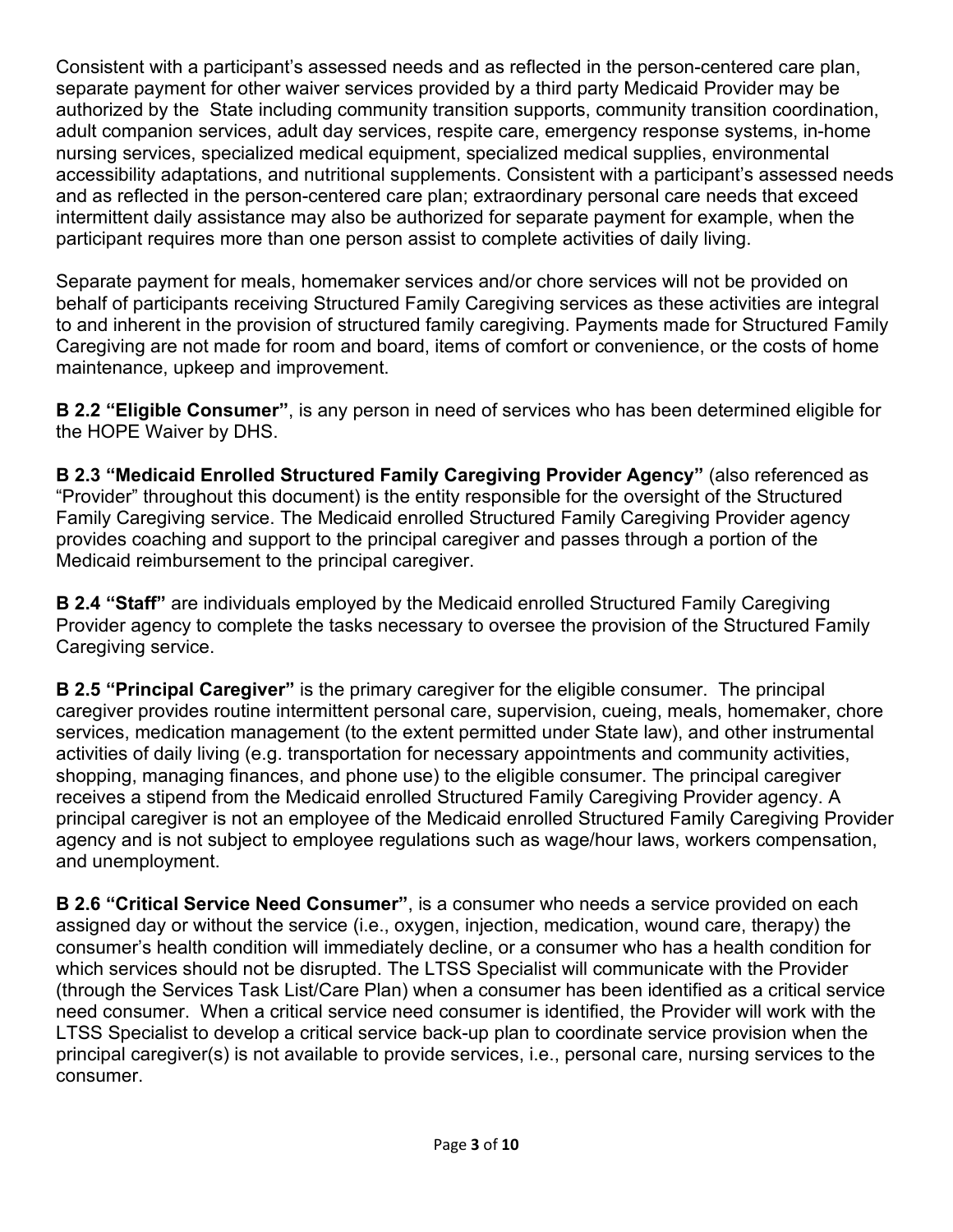**B 2.7 "Care Plan/Service Plan"** is a written plan developed with each consumer and whomever he/she wishes to participate. The Medicaid enrolled Structured Family Caregiving Provider agency must also participate in the development of the Care Plan. The Care Plan/Service Plan summarizes the consumer's identified needs and the strategy for addressing unmet needs.

The State will provide on-going case management for each consumer. Case management will include reassessing the consumer's needs and eligibility at least annually, facilitating the development of the Care Plan/Service Plan, determining changes to the Care Plan/Service Plan, authorizing additional services by the Provider, and resolving any consumer concerns and other consumer-related issues.

**B 2.8 "Therap Service Auth"** is the electronic document in Therap which details the services authorized for the consumer. The "Therap Service Auth" must be acknowledged by the Provider and returned to LTSS upon confirmation that the caregiver meets qualifications. Failure to sign and return the "Therap Service Auth" may negatively affect reimbursement for services provided. Any permanent change to the "Therap Service Auth" must be reviewed and authorized by the State.

If a Provider is concerned that there is an error on the 'Therap Services Auth', the Provider should not acknowledge the 'Therap Service Auth'. The Provider should contact the LTSS Specialist assigned as the consumer's case manager to resolve any potential discrepancies.

# **PROGRAM REQUIREMENTS**

**C 3.1** The Provider is bound to serve statewide. The Provider is expected to consider all referrals but may turn down a referral due to safety concerns, or inability to serve consumer need.

The consumer will select the Provider of his/her choice. When a Provider makes a referral to LTSS, the Specialist will ensure the referring Provider is made known to the consumer, but the consumer will be offered the choice of Providers.

**C 3.2** The Provider must, at a minimum conduct a State fingerprint background check to screen for abuse, neglect, and exploitation for all employees hired to work in homes of consumers and for principal caregivers contracted as independent contractors, as well as all individuals residing in the household that are 18 years of age or older.

The Provider may request the State's approval for an alternative background check by completing and submitting a "Provider Request for Approval of Alternative Background Check", along with a description of the alternative background check (produced by the company that process the background checks). In order to receive approval, the alternative background check results for employees hired by the provider must be readily accessible to the state upon request and the description of the alternative background check must include verification that the following threshold criteria are met:

- The alternative background check verifies the identity of the individual hired utilizing at least two unique types of identification (must include a government issued photo ID and an additional document that meets I-9 standards)
- The alternative background check identifies the criminal history of the individual hired
- The alternative background check creates a report of the criminal history of the individual hired which is readily accessible to the provider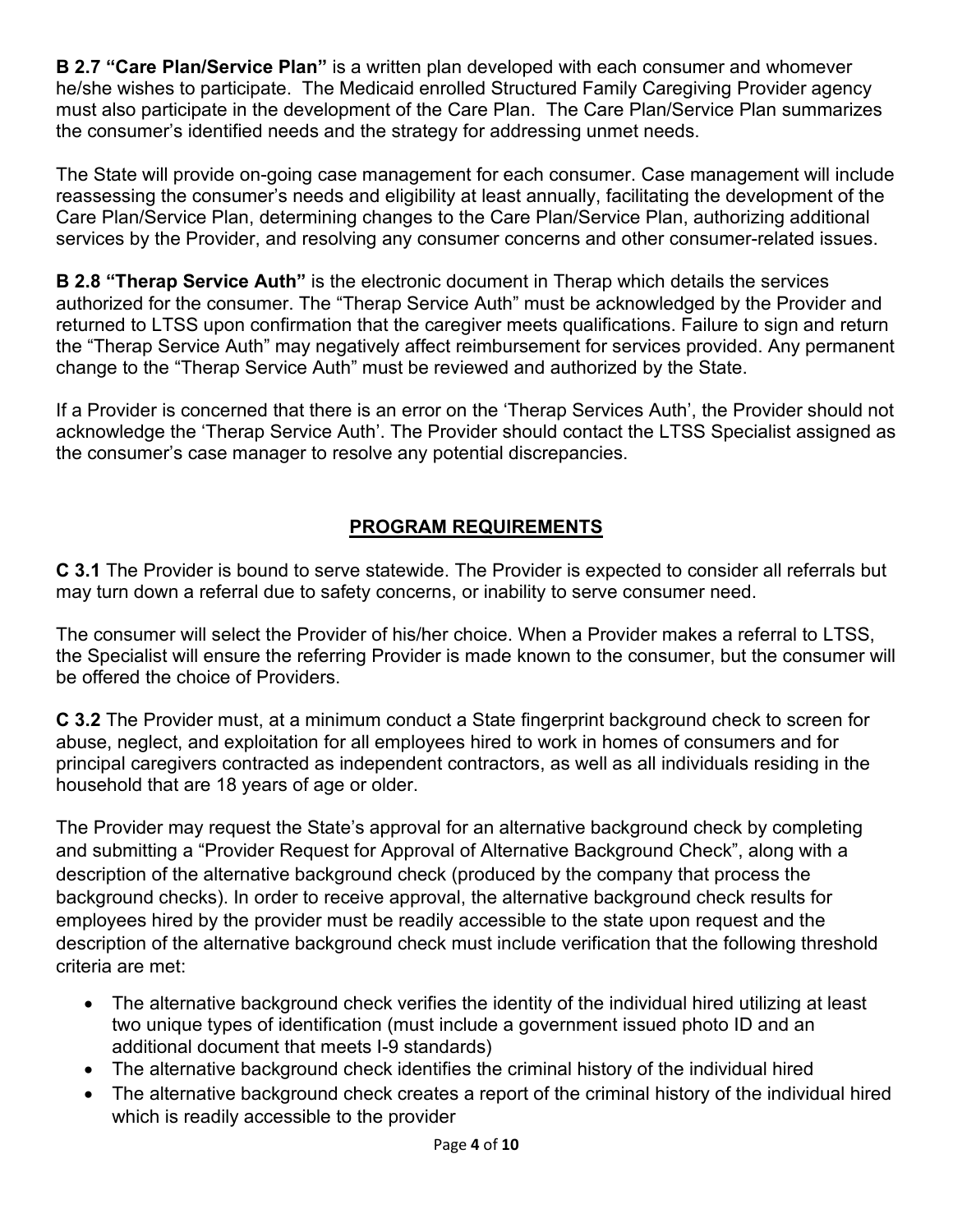Caregivers, and provider staff entering the homes of must meet the following minimum standards:

- 1. Be 18 years of age or older.
- 2. Be employed by an enrolled Medicaid Provider.
- 3. Pass a State fingerprint (or State approved) background check.
	- a. The following are a list of fitness criteria that would automatically preclude an individual from being hired/contracted:
		- i. A crime of violence as defined by SDCL 22-1-2 or a similar statute from another state;
		- ii. A sex crime pursuant to SDCL chapters 22-22 or 22-24A or SDCL 22-22A-3 or similar statutes from another state;
		- iii. Class A and/or B felony convictions.
	- b. The following are a list of fitness criteria that may preclude an individual from being hired/contracted at the discretion of the provider:
		- i. Other felonies not described in 3.a.iii.
		- ii. Misdemeanor convictions related to fraud, theft, embezzlement, breach of fiduciary responsibility, or other financial misconduct;
		- iii. Any convictions, including any form of suspended sentence, which are determined to be detrimental to the best interests of SD Medicaid. This includes convictions related to a person's character such as perjury and fraud related charges as individuals determined to be dishonest with any party should not be assumed to be honest with SD Medicaid;
		- iv. Conviction related to obstruction of a criminal investigation.

**C 3.3** The Office of the Inspector General (OIG) has the authority to exclude individuals and entities from federally funded health care programs and maintains a list of all currently excluded individuals. The Provider must check the OIG List of Excluded Individuals and Entities (LEIE) to ensure that new hires and current employees are not on the excluded list at a minimum of once every six months. Search the OIG exclusions database online at [https://exclusions.oig.hhs.gov/.](https://exclusions.oig.hhs.gov/) The Provider must have a policy that specifies the processes for conducting this verification.

**C 3.4** The Provider will begin provision of authorized services within 14-business days of receipt of the results of the principal caregiver background check. If the Provider is unable to meet the 14-day deadline, the Provider must contact the consumer's LTSS Specialist to discuss the plan for ensuring services are provided.

**C 3.5** The Provider agrees to submit a cost report in the format required by the State within four months following the end of the Provider's fiscal year. Failure to submit the report will result in the termination of the Provider's contract with the Division of Long Term Services and Supports.

**C 3.6** The Provider must have a policy and procedure manual. The policy and procedure manual must be easily accessible upon request.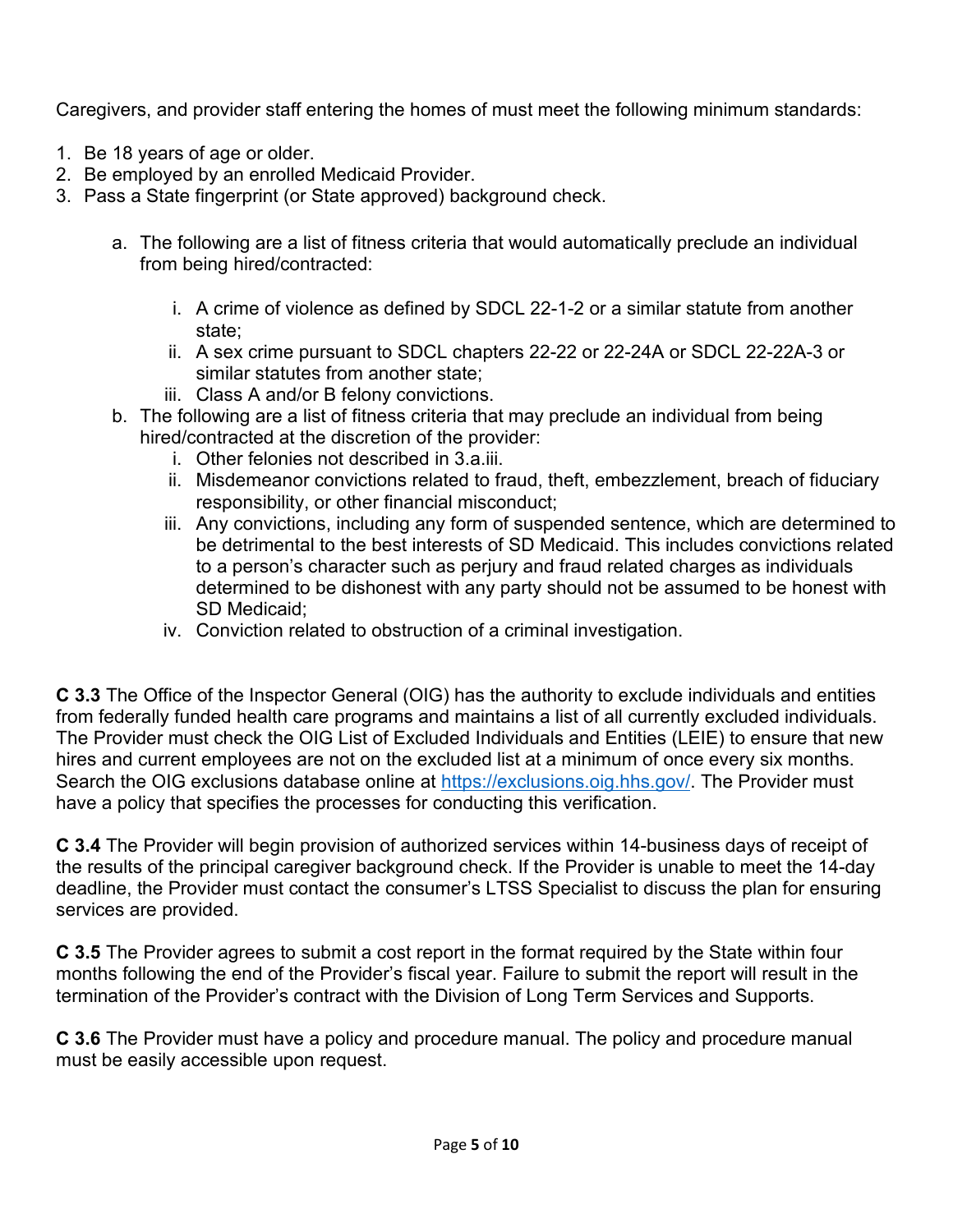**C 3.7** The Provider must have a policy and procedure manual that includes a policy for abuse and neglect reporting. In accordance with South Dakota law, the Provider is mandated to immediately report any suspected abuse or neglect of a consumer. The policy for abuse and neglect reporting must conform to the mandatory reporting laws and address the requirement to provide training on mandatory reporting laws to staff on an annual basis. See South Dakota Codified Law (SDCL) 22-46 for South Dakota's mandatory reporting laws for elders and adults with disabilities.

**C 3.7** The Provider must have a policy and procedure manual which includes a policy for staffing. The staff policy must include job qualifications, the process for conducting background checks OIG exclusions, and the process for performance evaluations.

**C 3.8** The Provider must have a staff training policy. The staff training policy must include identification of the processes and timelines for new staff orientation and annual staff training. The Provider must provide a new employee orientation to each new employee before the employee enters a consumer's home unsupervised.

The orientation must include: the requirements of Structured Family Caregiving as outlined in the Structured Family Caregiving Provider Provision; the Structured Family Caregiving staff member's role in supporting lay caregivers to complete the personal care and related activities noted in the consumer's care plan/service plan and in providing ongoing caregiver coaching that is appropriate to the needs of the caregiver and culturally competent; the Provider's obligation to collaborate with LTSS to ensure quality outcomes for the consumer.

The Provider will ensure that each Structured Family Caregiving staff member receives a minimum of 6 hours of training annually. The Provider must maintain a training record for each Structured Family Caregiving staff member, documenting the date, length, and topic of each training completed.

**C 3.9** The Provider must have a policy and procedure manual which includes a policy for intake/admission. The intake/admission policy must include the Provider's process for reviewing and accepting referrals as well as the process to ensure services will begin in a timely manner.

**C 3.10** The Provider must have a policy and procedure manual that includes a policy for discharge. When the Provider determines services to a consumer must be discontinued by their agency, the provider must notify the State at least 30 days before the consumer is discharged, unless the consumer's home constitutes an unsafe environment for Provider's staff and/or the consumer. The notice must be in writing and must specify the reason for discharge in accordance with the Provider's discharge policy.

Any changes to a consumer's Care Plan will be communicated to the Provider as soon as the State is made aware of the change, including discontinuation of services. When the State determines that services to a consumer must be discontinued, the provider will be notified as soon as possible.

**C 3.11** The Provider must have a consumer confidentiality policy. The confidentiality policy must include specifics on maintenance of consumer records, transmission of personal consumer information and confidentiality practices by staff.

**C 3.12** The Provider must have a consumer rights and responsibilities policy. The consumer rights and responsibilities policy must include the rights and responsibilities of the consumer; and how rights and responsibilities are conveyed to the consumer as well as the consumer's right to remain free from restraints and seclusion. The Provider must provide staff training on the prohibition of restraints and seclusion on an annual basis.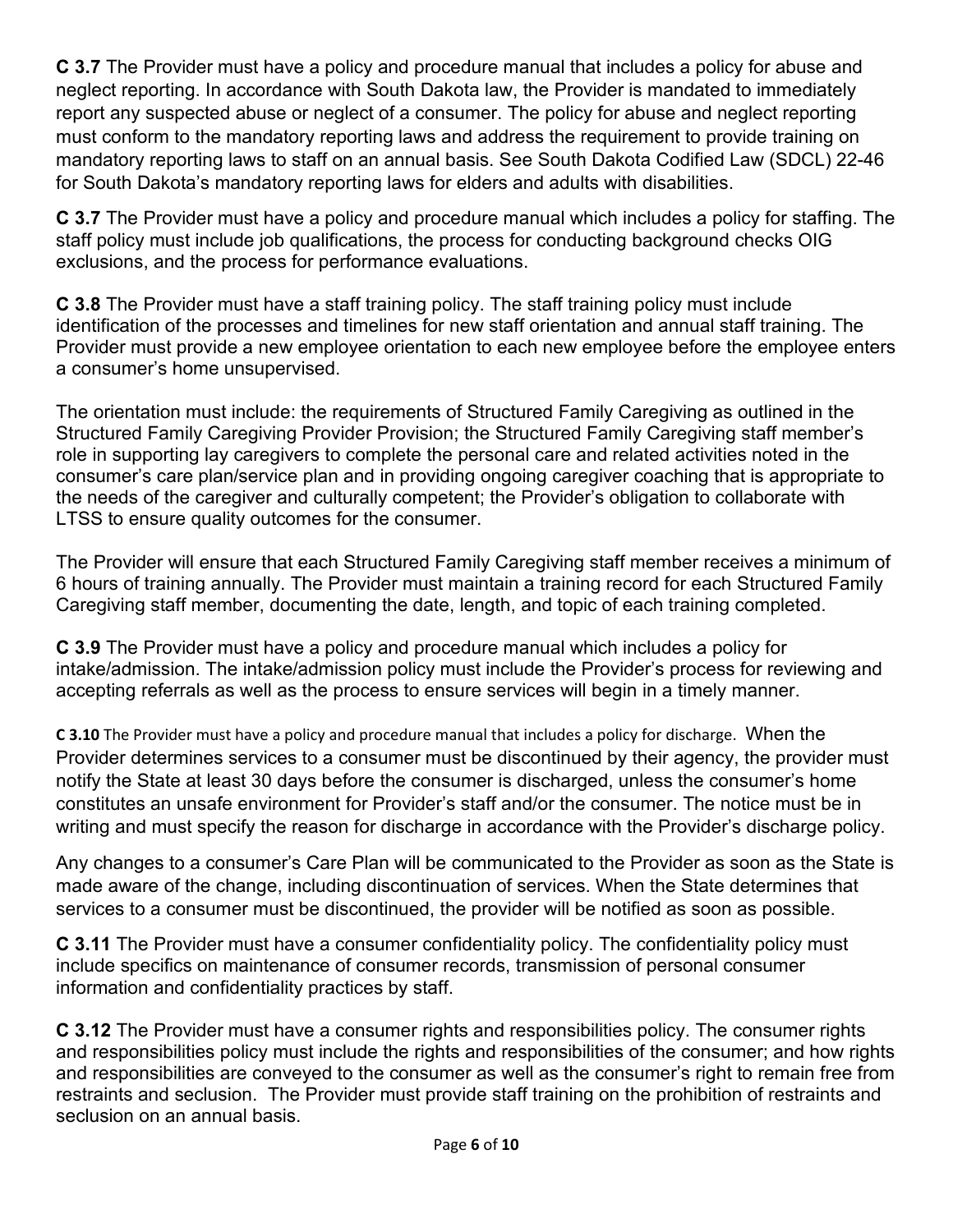**C 3.13** The Provider must have a documentation policy. The documentation policy must outline how Structured Family Caregiving staff document substantive interactions with a consumer and principal caregiver. Documentation must be kept for each consumer. Records must be retained for 6 years after a claim has been paid or denied. Documentation can be kept in written or electronic form and must be easily accessible upon request. The Provider is responsible for reviewing caregiver notes and following up with principal caregivers to ensure that care is provided to the consumer based on the consumer's care plan/service plan.

**C 3.14** The Provider must have a incident reporting policy. The Provider must immediately notify the LTSS Specialist of any consumer-related concerns, incidents and occurrences, including possible exploitation, that are not consistent with routine care. Providers must submit an incident report to the LTSS Specialist documenting the circumstances of any incident that involves serious injury, missing person, restraint, seclusion, or death.

Upon being informed that an LTSS consumer has been hospitalized or discharged from the hospital, the Provider will communicate this information to the LTSS Specialist to assure the consumer's need for service provision continue to be met appropriately.

**C 3.15** The Provider must have a emergency response policy. An "emergency" is defined as a situation that is sudden, generally unexpected, and demands immediate attention. When a Structured Family Caregiving staff member is in a consumer's home and an emergency occurs, the Structured Family Caregiving staff member must call 911 immediately. The Provider must notify the LTSS Specialist of the emergency upon resolution of the emergency or transfer of the consumer to emergency responders.

**C 3.16** The Provider must have a policy and procedure manual which includes a policy for health and safety. The health and safety policy must detail the use of universal precautions. The Provider must provide all supplies and equipment needed for Structured Family Caregiving staff members performing home visits to practice infection control.

**C 3.17** The Provider must have a quality assurance policy. The Provider must have a written quality assurance and improvement plan detailing all activities conducted by the Provider to ensure quality service provision. The Provider must also have a quality assurance policy specifying how the Provider will discover, fix, and report problems. The Provider will cooperate with Provider quality performance audits activities conducted by LTSS.

The Provider agrees to participate in any evaluation and/or consumer and principal caregiver satisfaction program developed and conducted by the State to determine the effectiveness of service provision statewide

**C 3.18** The Provider must have a consumer grievances policy. The consumer grievance policy must include how the consumer is notified of the grievance policy, where grievances are reported and the process for addressing and resolving consumer grievances and feedback.

**C 3.19** The Provider must have a gifting policy. The gifting policy must detail the Provider's expectations and prohibitions for staff accepting gifts from consumers.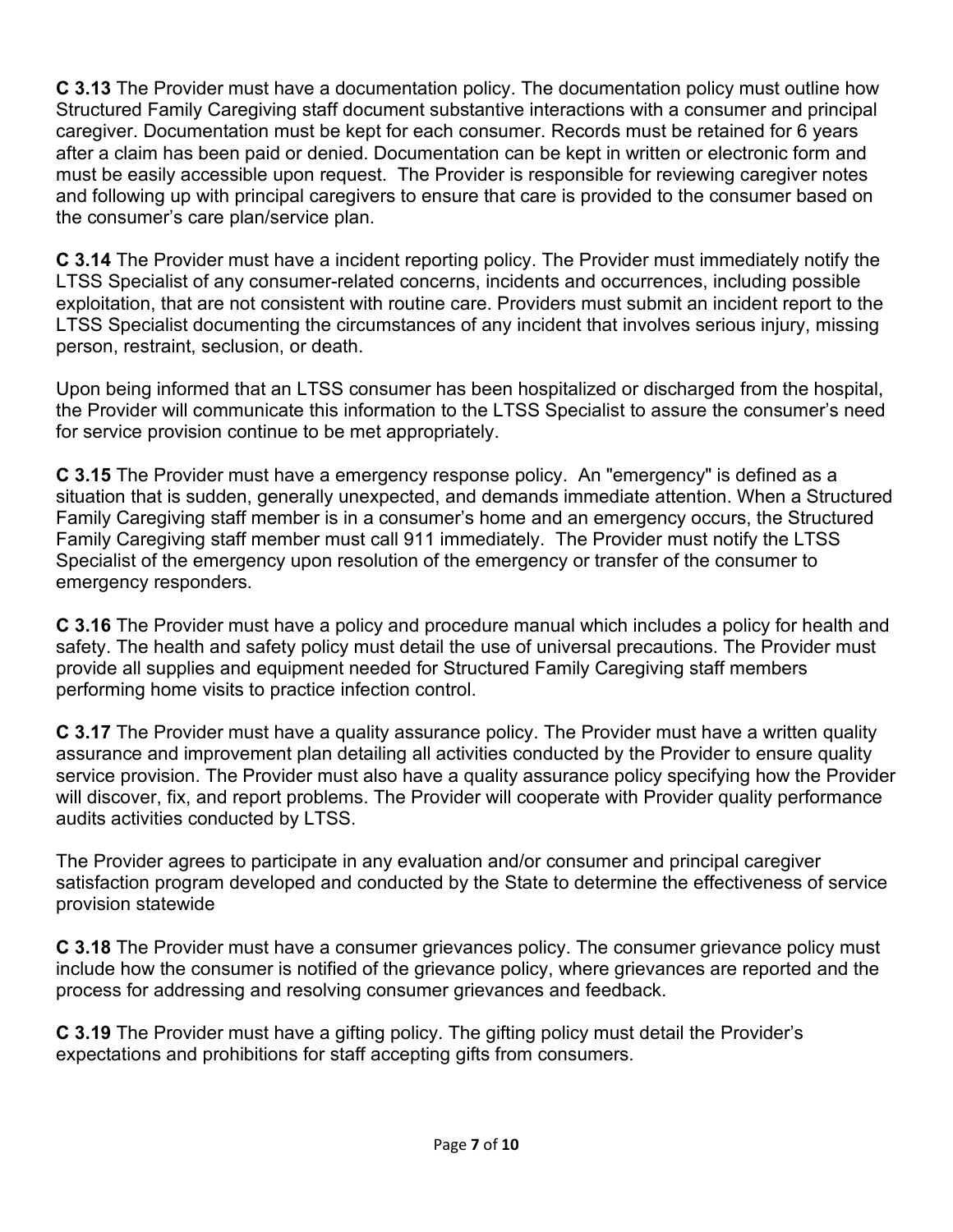**C 3.20** The Provider must have a policy and procedure manual which includes a policy for statewide coverage. The statewide coverage policy must detail the Provider's process for ensuring statewide coverage for structured family caregiving.

## **STRUCTURED FAMILY CAREGIVING PROVIDER AGENCY RESPONSIBILITIES**

**D 4.1 Provider Staffing.** The Provider must have sufficient staff and resources to perform care conferences with the consumer and principal caregiver on a regular basis. Staff will perform in-home assessments of the principal caregiver and home, collaborate with the LTSS specialist in the development and ongoing review of the care plan/service plan, review and follow-up on caregiver notes and provide caregiver education resources and ongoing support to principal caregivers.

Provider staff must have experience in working with elders and/or adults with disabilities and/or be trained by the Provider agency in conducting assessments of the principal caregiver and home and in providing coaching to lay caregivers.

**D 4.2 Qualifications of Caregivers and Homes.** The Provider must administer caregiver and home qualification policies and procedures to ensure each principal caregiver who participates in Structured Family Caregiving is able to meet the assessed needs of the eligible consumer to whom the principal caregiver will be providing care and other supports and that the home is safe and accessible to the eligible consumer. The policies and procedures must address all of the following requirements.

The principal caregiver must:

- Live in the same qualified home as the consumer
- Be the primary person responsible for providing daily care and support to the consumer based on the consumer's assessed needs
- Pass all background checks as detailed in Section C 3.2
- Be a responsible adult who is 18 years of age or older and be assessed by the Provider Agency as capable of providing the support the consumer needs
- Be qualified as a Structured Family Caregiving caregiver before the principal caregiver receives a Structured Family Caregiving caregiver stipend
- Not support more than two consumers in structured family caregiving.

The home must:

- Not be owned by the Provider, but rather owned or rented by the consumer or principal caregiver or a member of the consumer's family.
- Be safe, accessible and allow for comfort and privacy of the consumer receiving care.

The Provider must collaborate with the State to support the principal caregiver to remedy any issues that may come up with the safety of the home (e.g. need for safety and accessibility accommodations, need to address concerns such as pests, obstructions, or other hazards) throughout the time that the consumer and principal caregiver participate in structured family caregiving.

**D 4.3** The Provider must establish a family-centered Structured Family Caregiving support plan for the coaching and support of the principal caregiver. The family-centered Structured Family Caregiving support plan must identify the resources, coaching, and support the Medicaid enrolled Structured Family Caregiving Provider agency will provide to the principal caregiver.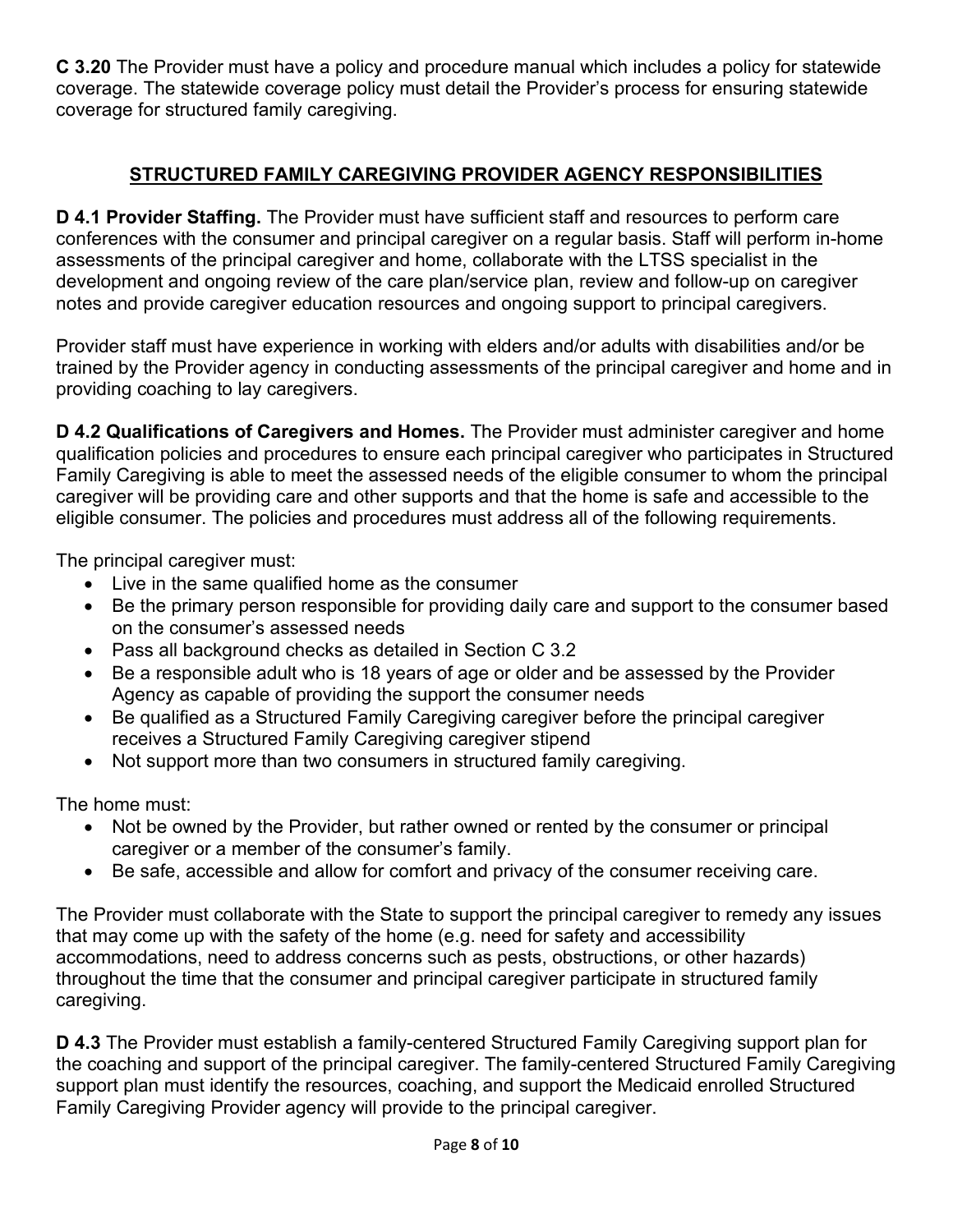**D 4.4 Caregiver Coaching and Support.** The Provider must provide education, resources, and coaching to caregivers that is appropriate for lay caregivers and that includes but is not limited to: managing chronic conditions, understanding the progression of behavioral health conditions (if applicable), medication reconciliation, handling urgent and emergency situations.

Additionally, the Medicaid enrolled Provider agency must be accessible during normal business hours and coach a principal caregiver to manage urgent and emergency situations in the home and, in conjunction with the principal caregiver and the waiver case manager, establish an emergency backup plan for instances when the principal caregiver is unable to provide care.

The Provider must begin providing ongoing caregiver education (as described below), coaching, and support to the principal caregiver after the start of services. The Provider must review the principal caregiver's coaching needs as part of a monthly care conference and document and address any changes necessitated by changes in the consumer's condition or by other circumstances in the home.

The Provider must provide each principal caregiver with an orientation to the general requirements of Structured Family Caregiving within 30 days of the start of Structured Family Caregiving services. The orientation must include:

- The requirements of Structured Family Caregiving as outlined in the Structured Family Caregiving Provider Provision and the principal caregiver's obligations to complete the personal care and related activities noted in the consumer's care plan/service plan, collaborate with the Structured Family Caregiving Provider agency to oversee activities in the home, report the consumer's health status and general well-being and critical incidents, provide notes in accordance with the Provider's documentation requirements;
- The roles and responsibilities of Structured Family Caregiving Provider staff and principal caregivers;
- Respecting the consumer's privacy and protecting the confidentiality of the consumer's private health care information and the relevant provisions of the Health Insurance Portability and Accountability Act of 1996.
- Prevention of, and reporting of, abuse, neglect, mistreatment, and misappropriation/financial exploitation.

The Provider must provide each principal caregiver with other general foundational knowledge within 90 days of the start of Structured Family Caregiving services including:

- Basic first aid, cardiopulmonary resuscitation (CPR), and the Heimlich maneuver;
- Universal precautions and infection control practices;
- Techniques for safely providing personal care, including good body mechanics;
- Recognizing the physical, social and emotional, and behavioral support needs of the consumer.

The Provider must identify additional training and coaching needs of the principal caregiver that are specific to the needs of the consumer and deliver that training and coaching as needed. The training may be delivered by whatever methods are most appropriate to the learning style of the caregiver.